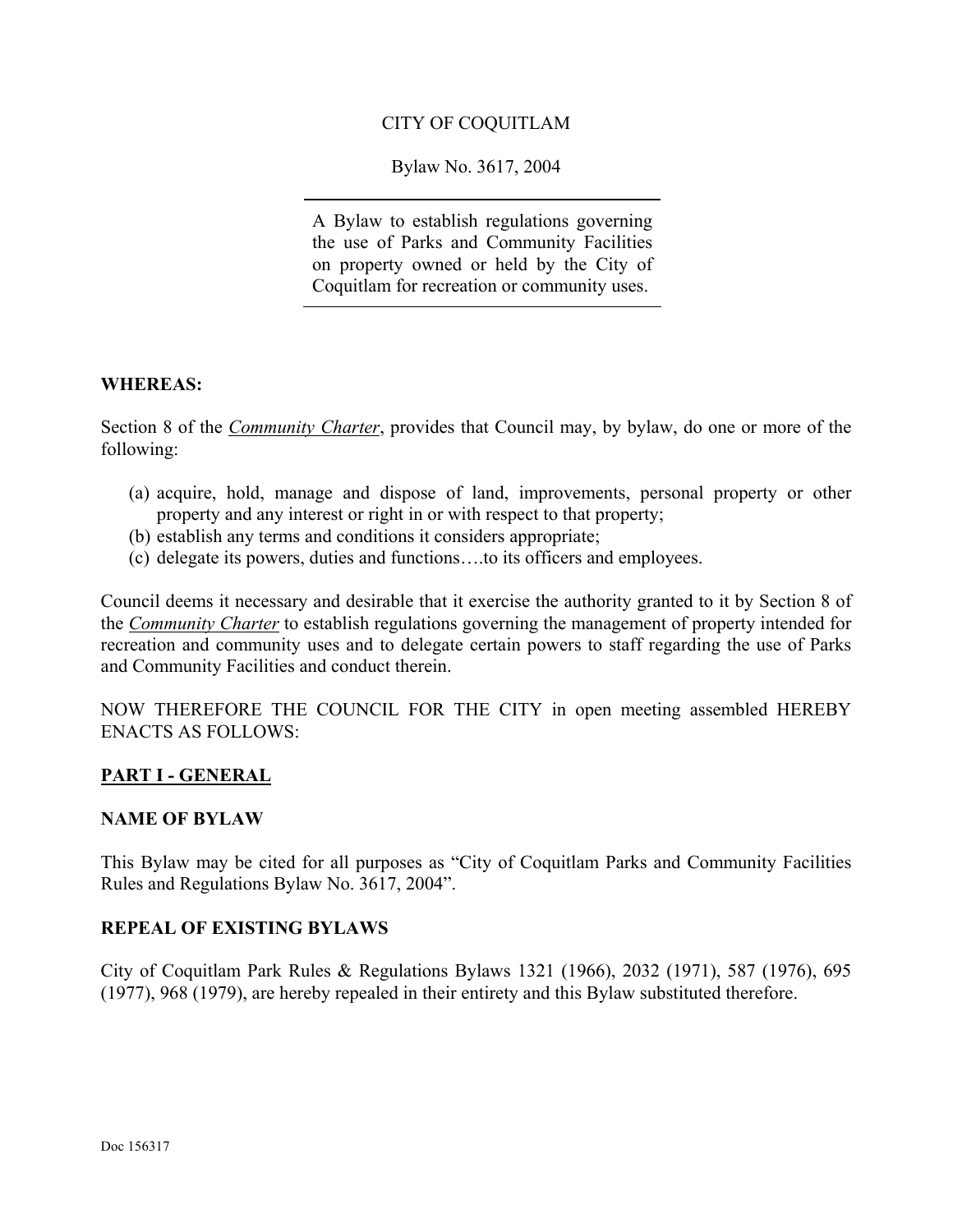# **PART II - DEFINITIONS**

In this Bylaw, unless the text requires otherwise,

**"Ancillary Activity"** means any activity that is deemed, by the Parks Manager, to complement or enhance the primary function of the Park or Community Facility;

**"City"** means the City of Coquitlam;

**"Community Facility"** means a building, recreation facility or other land improvement, including, but not limited to, recreation centres, pools, arenas, sportsfields, ball diamonds, gymnasia, picnic shelters and other recreation facilities located in a Park or on any other land which the City owns or controls by means of a lease, license or other legal instrument, that is intended for athletic, social or recreational use by members of the community;

**"Community Facility Manager"** means an employee of the City that has been assigned responsibility for the management and operation of City Parks or of any particular Community Facility, or his designate, as appointed from time to time;

**"Council**" means the duly elected Mayor and Council members of the City;

**"Contaminant"** means any substance, whether gaseous, liquid or solid, whether dissolved or suspended, that

- (a) injures or is capable of injuring the health or safety of a person
- (b) injures or is capable of injuring property or any life form
- (c) causes or is capable of causing material physical discomfort to a person, or
- (d) damages or is capable of damaging the environment;

**"Facility Use License"** means a license issued pursuant to this Bylaw for the use of Park or Community Facility or portion thereof;

**"Natural Park Feature**" means a tree, shrub, herb, flower, grass, turf or plant of any kind and all soil, sand, silt, gravel, rock, mineral, wood, fallen timber or other natural material within a park;

**"On-site Refuse"** means all refuse, garbage, food remains and other waste generated by persons using a Park or Community Facility while they are within the Park or Community Facility;

**"Organized Activity"** means any activity which is pre-planned, involves a group larger than a single family unit and which limits general public access to a portion of the Park or Community Facility or any activity that involves instruction or training;

**"Organized Sport"** means any game or sport which is played by three or more persons who play and/or practice together regularly as a team in a league or association;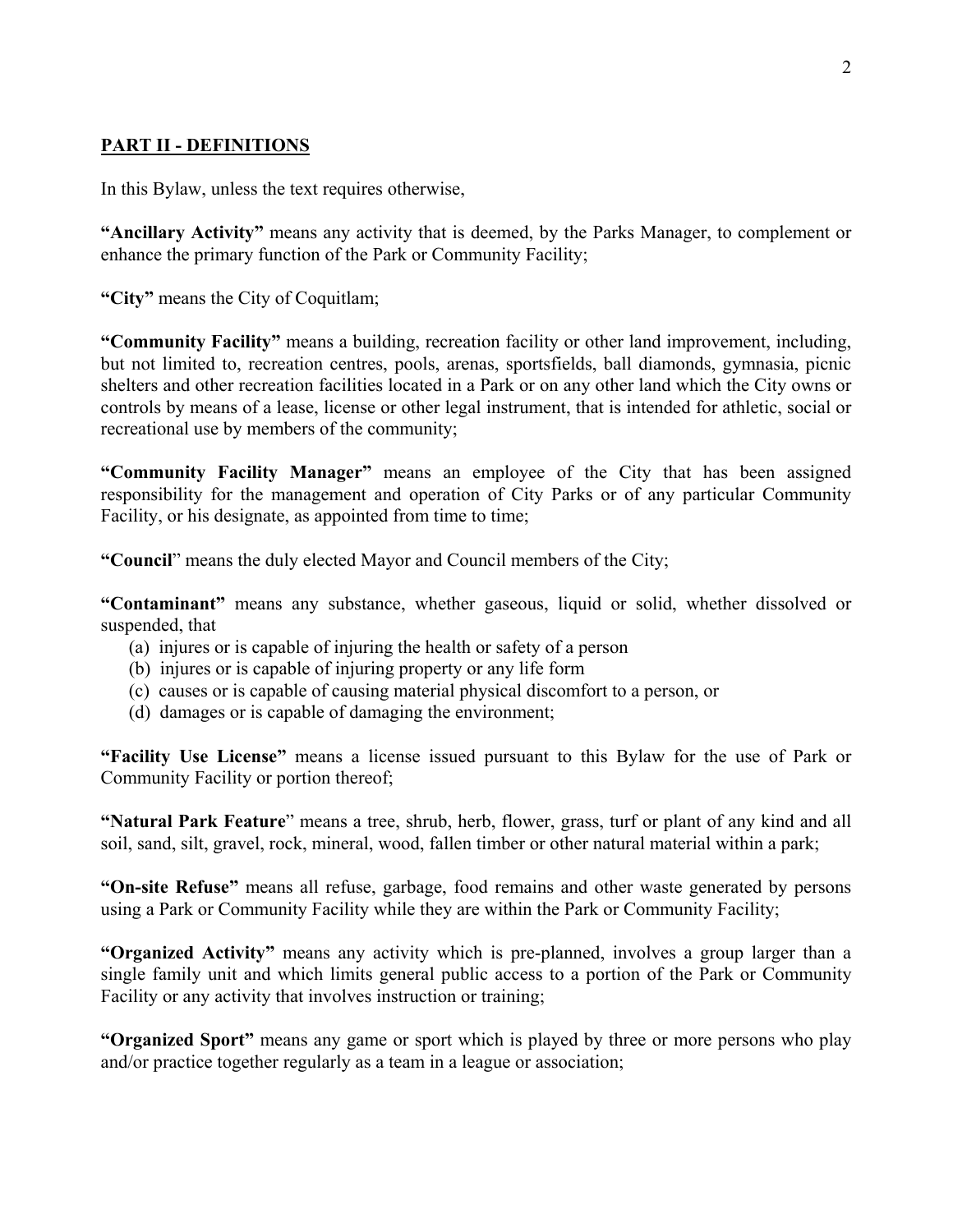**"Park"** means a park or parkland as defined in the *Local Government Act* or any other land used for leisure or recreation which the City owns or controls by means of a lease, license or other legal instrument, within the jurisdiction of the City;

**"Parks Committee"** means the standing committee appointed by the Mayor and Council for the consideration of Leisure & Parks issues in the City;

**"Parks Manager"** means the General Manager of Leisure & Parks Services, or the Division Managers of Leisure & Parks Services or their designates, as appointed from time to time;

**"Police Officer"** means a constable or person having the powers of a constable and includes any member of the local detachment of the RCMP;

**"Posted Notice"** means a sign or written notice which has been posted or affixed to a wall, post or notice board in a Park or Community Facility or which has been set out in a brochure or map relating to the Park or Community Facility;

**"Special Event"** means any event or activity conducted within a Park or Community Facility which attracts or is intended to attract participants or spectators and, without limiting that definition, includes an Organized Sport, festival, sports event, competition or tournament, group picnic, rowing regatta, horse show, dog show, or other animal event;

**"Trail"** means any footpath, pathway, trail or pedestrian access route in a City Park;

**"Wildlife"** means any wild animal, bird, reptile, insect, fish, marine animal or other indigenous creature.

# **PART III - REGULATING PARKS & COMMUNITY FACILITIES**

# **1. DELEGATION OF POWERS**

- (1) The Parks Manager and Community Facility Manager are hereby authorized to grant or refuse any request for a Facility Use License for the conduct of any Organized Sport, Organized Activity, Special Event or any Ancillary Activity which under the provisions of this Bylaw requires a Facility Use License.
- (2) The Parks Manager and Community Facility Manager are hereby authorized to establish rules of behaviour and conduct in Parks and Community Facilities, provided that such rules are not inconsistent with this Bylaw or other regulations and to establish and enforce the consequences of violating said rules of behaviour.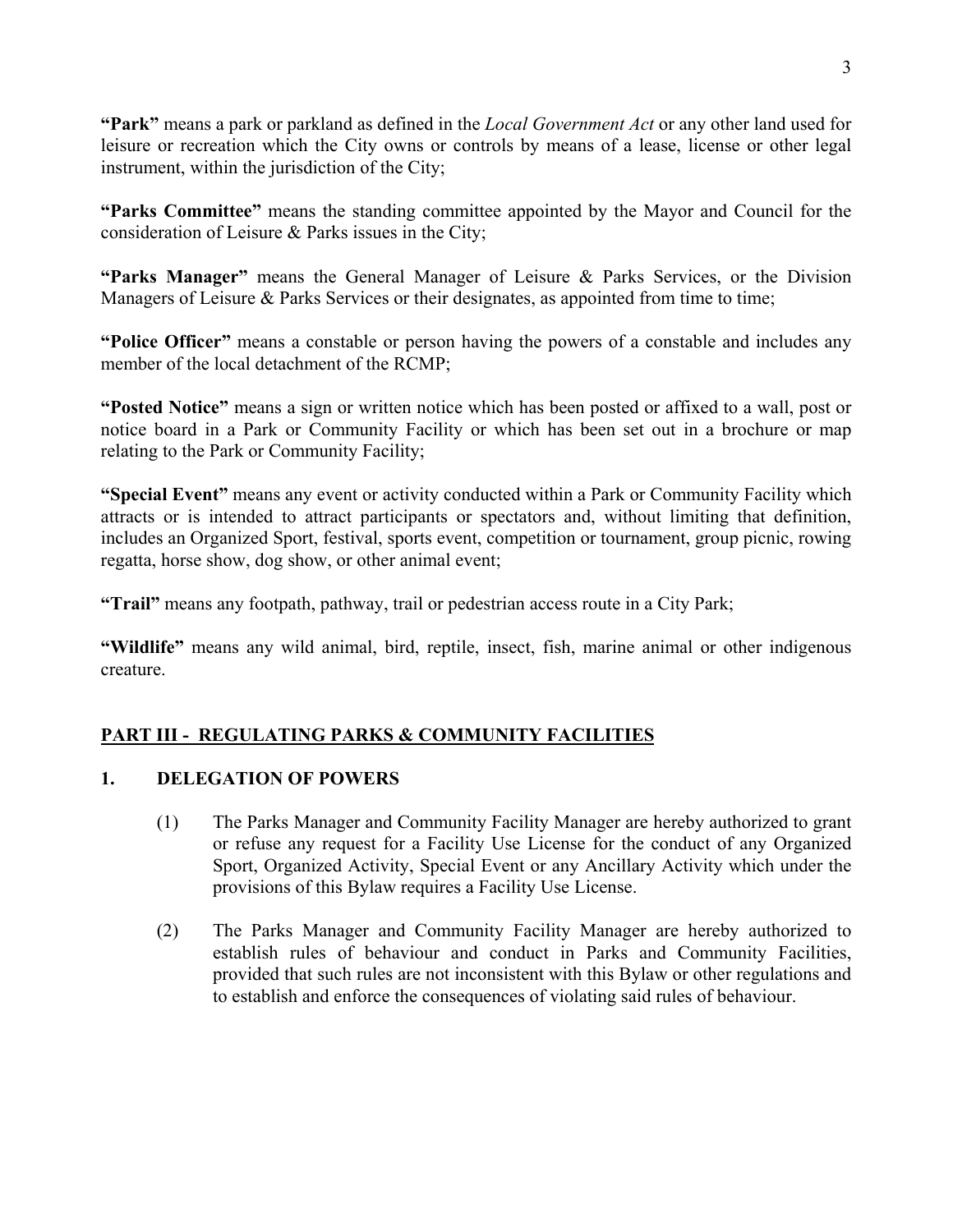### **2. COMMUNITY FACILITIES CLOSED TO FREE USE**

- (1) All existing Community Facilities and any Community Facilities constructed hereafter for which user fees are established are hereby closed to free use by the public except as otherwise indicated by each Community Facility.
- (2) Council may by Bylaw from time to time establish fees to be charged for issuance of a Facility Use License and for admission to each specific Community Facility or any portion thereof.
- (3) No person shall be admitted to or shall use any Community Facility unless such person pays the admission fee or the rental charge for the use of such facility as set by Bylaw from year to year.

## **3. HOURS OF PUBLIC USE OF PARKS**

- (1) No person shall enter upon or remain within a Park for any purpose whatsoever during the hours when the Park is closed as indicated by sign or Posted Notice, or where no hours are posted, between midnight and 5:00 a.m. except:
	- (a) a person who has a concession or lease granted by the City for a specified purpose;
	- (b) the private house guests of a resident-caretaker employed by the City;
	- (c) a person who has a valid Facility Use License permitting him to be in the Park during those hours;
	- (d) authorized City personnel.

# **4. FACILITY USE LICENCES**

- (1) No person or group shall use a Park or any portion of a park for other than a general public use nor shall any person conduct or hold an Organized Sport, Organized Activity, Special Event, or Ancillary Activity within a Park or Community Facility unless that person has obtained a valid Facility Use License authorizing them to do so.
- (2) Facility Use Licenses shall be in the form set out on Schedule "A" attached hereto, or such other form as shall from time to time be set by the City.
- (3) The Parks Manager or Community Facility Manager, in issuing a Facility Use License, may:
	- (a) place restrictions and limits on the Organized Sport, Organized Activity, Special Event or Ancillary Activity authorized by the Facility Use License as deemed necessary or desirable;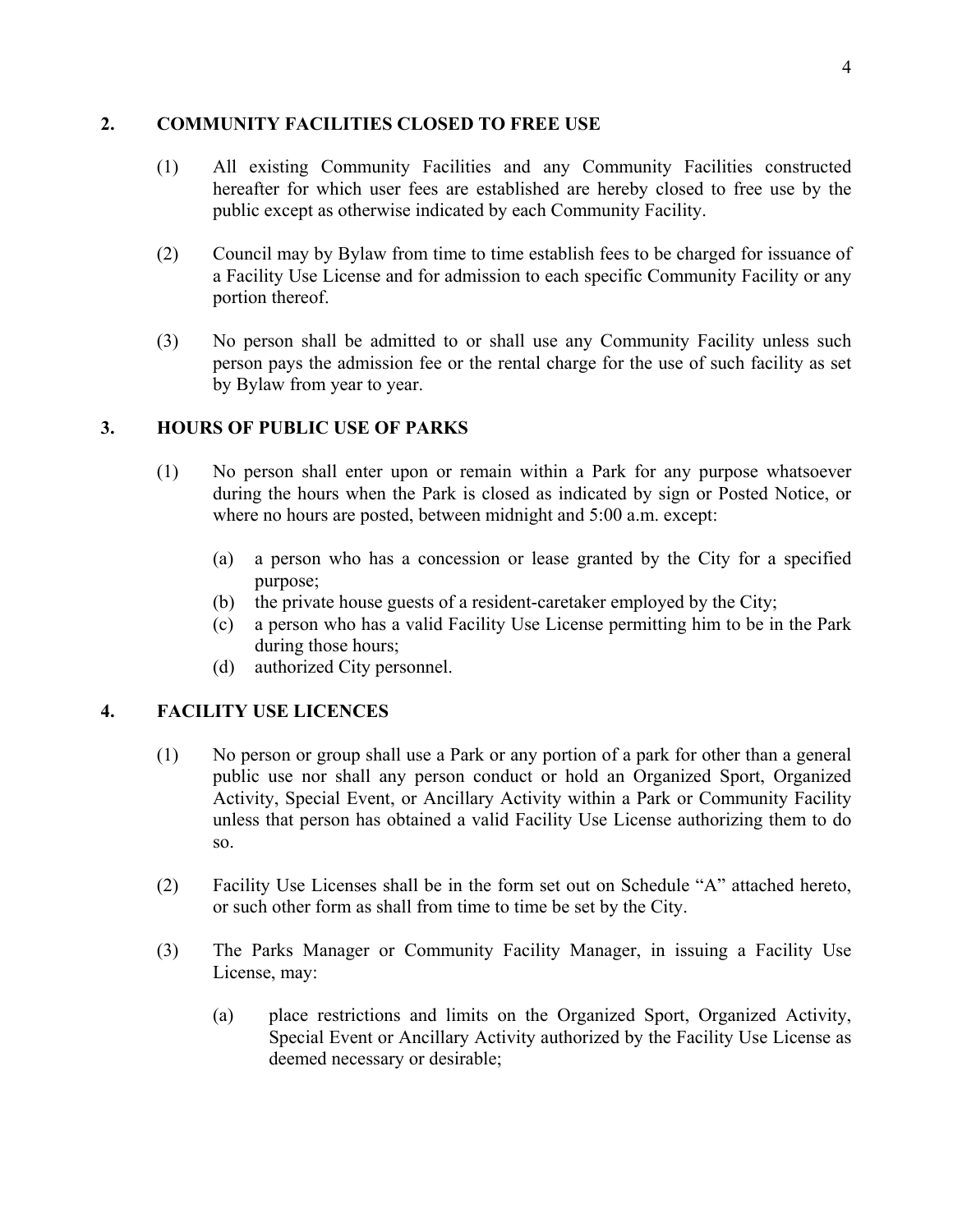- (c) require the person or group to whom the Facility Use License is issued to pay the fee established by Council in its Fees and Charges Bylaw or, where the Organized Sport, Organized Activity, Special Event, or Ancillary Activity has not been itemized in the Fees and Charges Bylaw, to pay a fee as determined by the Parks Manager or Community Facility Manager;
- (d) require the person or group to whom the Facility Use License is issued to acquire and maintain insurance in an amount and form satisfactory to the City.
- (4) The Parks Manager or Community Facility Manager shall not be obliged to issue any Facility Use License and, without in any way limiting the generality of the foregoing, may amend, suspend, revoke or refuse to issue a Facility Use License to any person or group who has contravened the provisions of any previous Facility Use License issued to that person or group or contravened the provisions of this Bylaw or any other enactment.

# **5. PRESERVATION OF NATURAL FEATURES**

- (1) No person shall cut down or prune any vegetation in a Park without the express prior authorization of the Parks Manager or Community Facility Manager and then only in strict accordance with such authorization.
- (2) No person shall remove, destroy, damage, deface, break or tamper with any Natural Park Feature, or any building, structure, fence, float, wharf, piling, buoy, lifesaving device, bench, sign, road, trail or any facility, equipment, material or thing within a Park or Community Facility without the express prior authorization of the Parks Manager or Community Facility Manager and then only in strict accordance with such authorization.
- (3) No person shall foul or pollute or otherwise introduce any Contaminant on the land or into any natural stream, creek, ditch or pond, or any man-made water feature, fountain or pond within a Park or Community Facility.

# **6. ANIMALS**

(1) No person shall ride or walk a horse on any part of a Park or Community Facility except on trails and other areas specifically designated for horse riding by signs or a Posted Notice.

### **7. FIREWORKS & FIRES**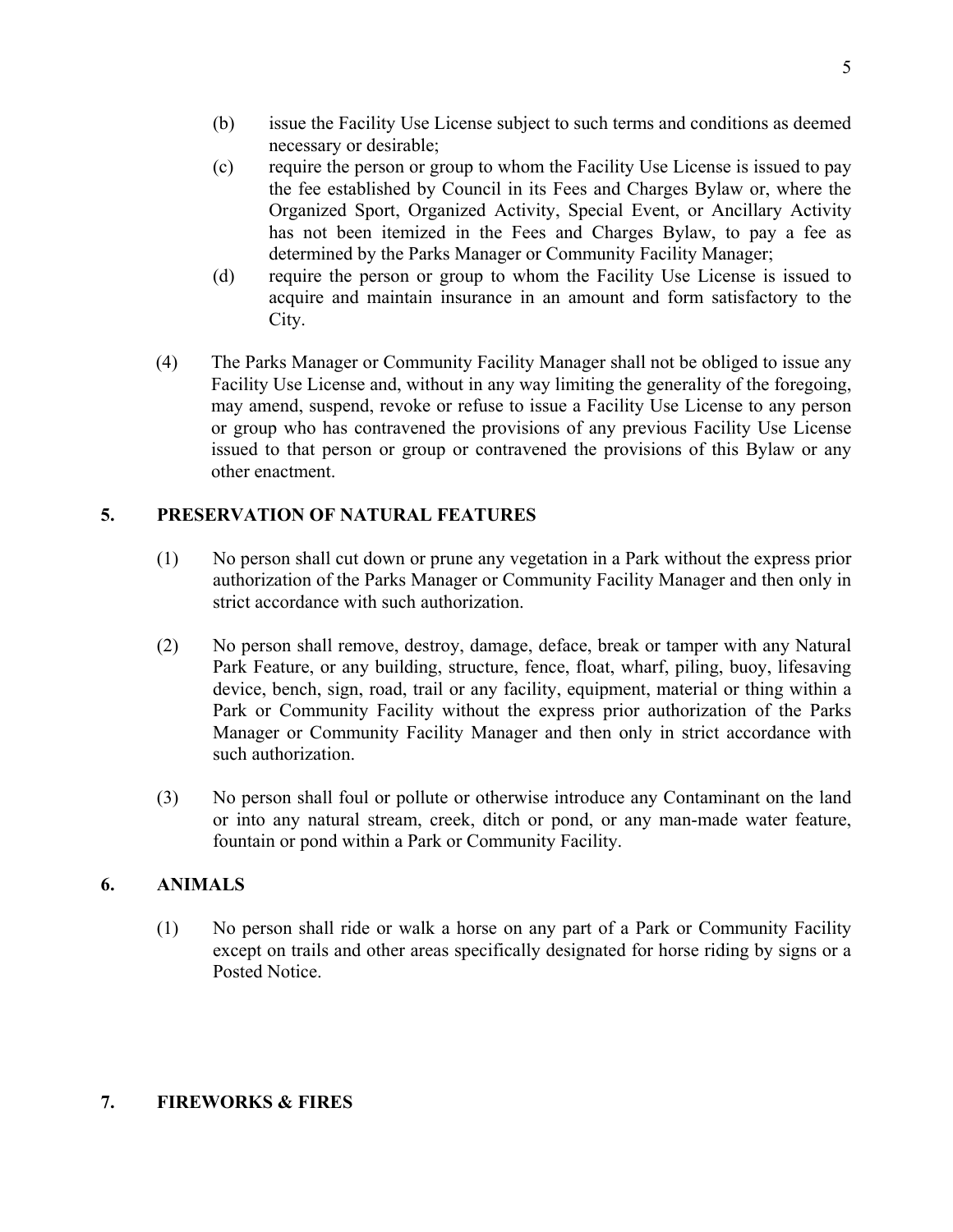- (1) No person shall discharge any fireworks in a Park or Community Facility without a valid Facility Use License and then only in strict accordance with the Facility Use License and with requirements established by the Fire Department and all other applicable enactments.
- (2) No person shall light or keep lit any fire in a Park or Community Facility unless specifically authorized by a valid Facility Use License, and then only in strict accordance with the Facility Use License and with requirements established by the Fire Department.

#### **8. LITTER**

- (1) No person shall deposit anywhere within a Park or Community Facility any On-site Refuse except in waste receptacles provided for such purposes by the City.
- (2) Except for On-site Refuse, no person shall carry, transport or deposit refuse of any kind whatsoever into, or upon, a Park or Community Facility, nor deposit the same into waste receptacles provided by the City for On-site Refuse.

## **9. MOTOR VEHICLES AND MOTORIZED TRAFFIC**

- (1) The Parks Manager, Community Facility Manager, a City Bylaw Officer, or a Police Officer, may remove, or cause to be removed, any unauthorized motor vehicles, devices or machinery from any Park. The cost of the removal shall be charged to the owner thereof.
- (2) No person shall obstruct, impede or interfere with the passage of any person or Motor Vehicle lawfully using a road, trail, corridor or room within a Park or Community Facility unless such activity is specifically authorized by a valid Facility Use License.

#### **10. COMMERCIAL SERVICES AND ACTIVITIES**

- (1) No person shall sell, exchange or barter, or expose or display for sale, any food, refreshments, goods, materials or services whatsoever, nor shall any person conduct any business or commercial activity in a Park or Community Facility unless that person has a valid Facility Use License or a lease arrangement with the City.
- (2) The Parks Manager or Community Facility Manager shall not issue a Facility Use License for any business or commercial activity in a Park or Community Facility unless the Parks Manager has determined that the business or commercial activity is an Ancillary Activity.
- (3) No person shall post, affix, deliver, paint, publish or distribute any notice, advertisement, sign, placard or handouts of any kind whatsoever in a Park or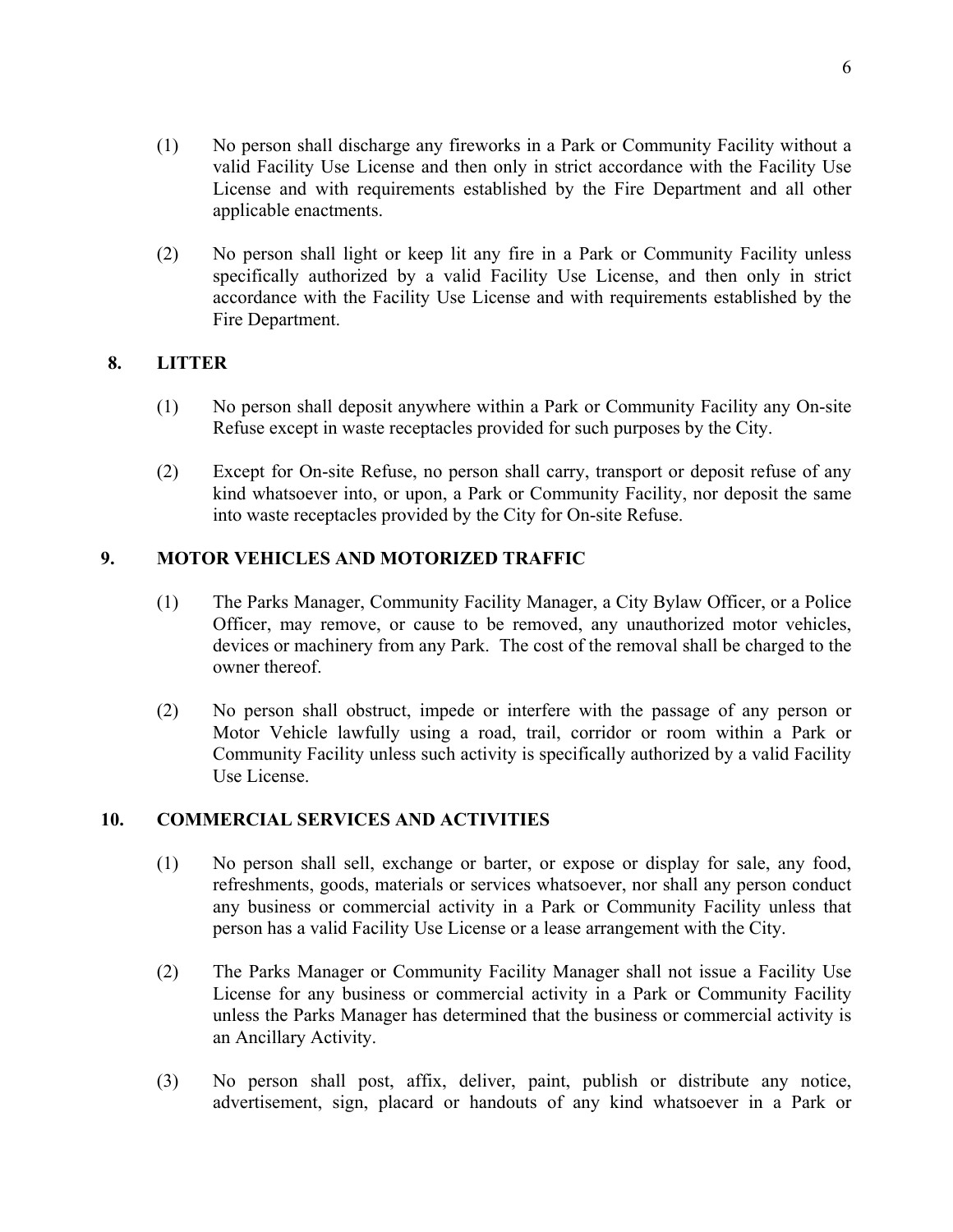Community Facility except on information boards provided expressly for that purpose unless that person has the prior express written authorization of the Parks Manager or Community Facility Manager.

(4) No person shall operate or station any motor vehicle displaying advertising or equipped with a public address system in a Park or Community Facility for the purpose of advertising, promoting, demonstrating or attracting attention unless such activities are specifically authorized by a valid Facility Use License.

### **11. BEHAVIOUR AND CONDUCT**

- (1) The Parks Committee may prepare and Council may adopt policies related to appropriate behaviour and conduct in Parks and Community Facilities.
- (2) The Parks Manager or Community Facility Manager may post rules of behaviour and conduct in a visible location in a Park or Community Facility.
- (3) Every person within a Park or Community Facility shall observe and obey all Federal and Provincial statutes, City bylaws, regulations, enactments and policies including, without limitation, all signs and Posted Notices.
- (4) No person shall act in a disorderly, dangerous or offensive manner in a Park or Community Facility.
- (5) No person shall possess or consume liquor or alcoholic beverages within a Park or Community Facility without a valid Facility Use License and other legally required permits.
- (6) No person shall engage in activities involving high speed projectiles, including golf, archery, war games, radio controlled aircraft or cars in a Park or Community Facility unless such activities are specifically authorized by a valid Facility Use License.
- (7) No person shall camp or sleep overnight in a Park or Community Facility with or without a tent or other shelter of whatsoever kind, including a motor vehicle, unless such activities are specifically authorized by a valid Facility Use License and then only in accordance with the Facility Use License.
- (8) No person shall enter upon, walk, ice skate, cycle, drive or otherwise traverse in any manner whatsoever upon any body of water which is frozen or apparently frozen in any park unless and until:
	- (a) the thickness of the ice has been measured by the Parks Manager or Community Facilities Manager; and
	- (b) a notice has been posted, permitting a person to enter upon, walk, ice skate, cycle, drive or otherwise traverse upon the body of water described in the notice.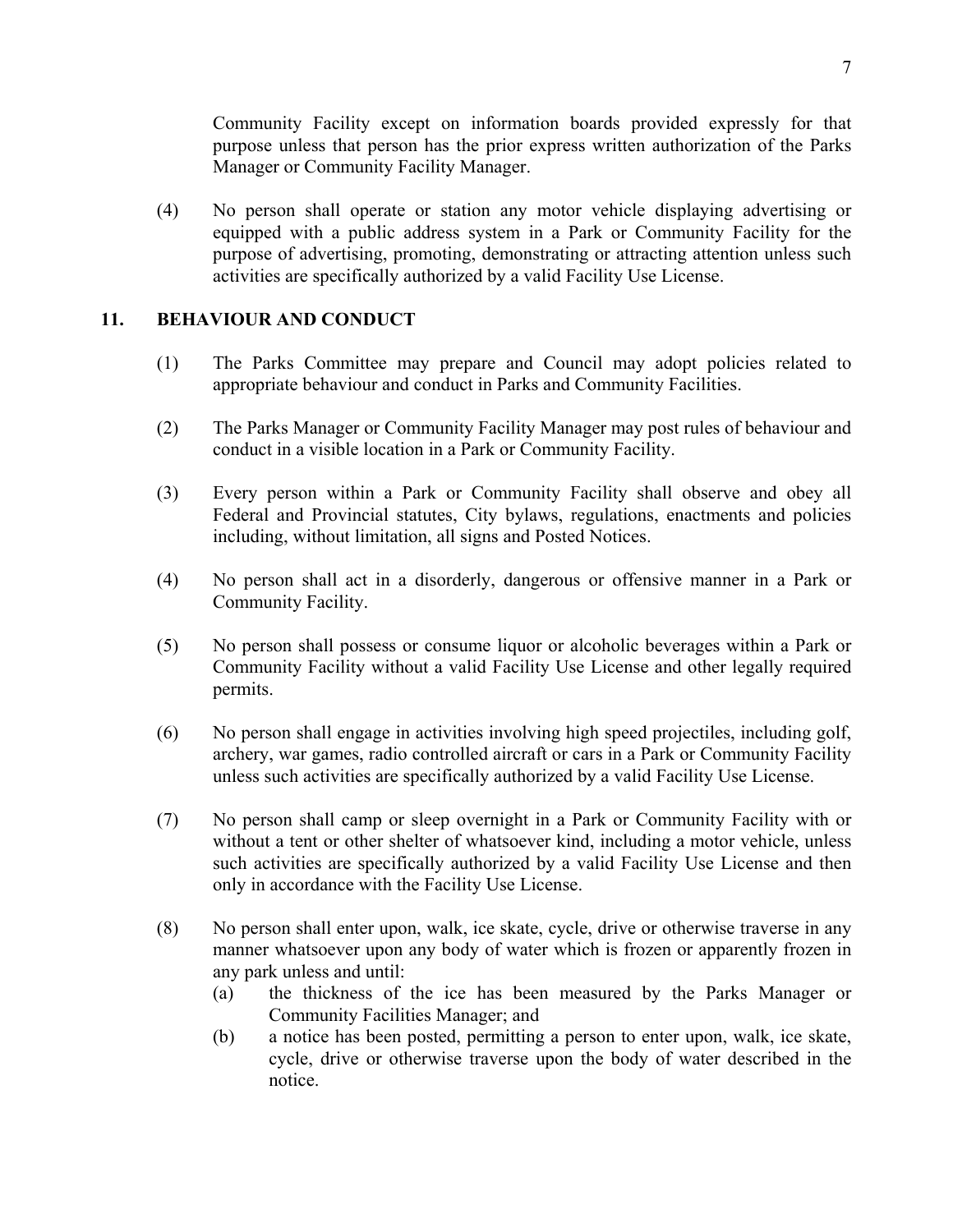- (9) No person shall build or cause to be built any structure of any kind in a Park or Community Facility unless such activities are specifically authorized by a resolution of Council and comply with all City bylaws, permits, requirements and regulations.
- (10) Aside from authorized City staff, no person shall obstruct the free use and enjoyment of the Park or Community Facility by any other person except as authorized by a valid Facility Use License.
- (11) No person shall enter or bathe in any pool, stream or other water designated for bathing without a bathing suit.
- (12) No person shall use any device in any pool or bathing beach which, in the opinion of the lifeguard on duty, constitutes a hazard to any person using the pool or bathing beach.
- (13) No person shall interfere with or obstruct any employee of the City in the performance of his duty;
- (14) No person shall use or operate any device in such a manner as to disturb the enjoyment of the Park by other persons.
- (15) No person shall operate an internal combustion engine on Como Lake, Mundy Lake, Lost Lake or Lafarge Lake.

#### **12. LOSS OF ACCESS RIGHTS**

- (1) Where the Parks Manager, Community Facility Manager or a Police Officer is of the opinion that a person or group within a Park or Community Facility is contravening any provision of this Bylaw, a Facility Use License or any other enactment, that person or group:
	- (a) must, at the request of the Parks Manager, Community Facility Manager or Police Officer, give their names and addresses and produce such identification as the Parks Manager, Community Facility Manager or Police Officer may require to verify their names and addresses;
	- (b) must cease contravening the provisions of the Bylaw, Facility Use License or other enactment;
	- (c) may be required by the Parks Manager, Community Facility Manager or Police Officer to leave the Park or Community Facility;
	- (d) may, on written notice from the Parks Manager or Community Facility Manager, forfeit their right of access to City Parks and Community Facilities for a period of time stipulated by the Parks Manager or Community Facility Manager; and
	- (e) may be required to comply with conditions related to that person's or group's future use of Parks and Community Facilities.